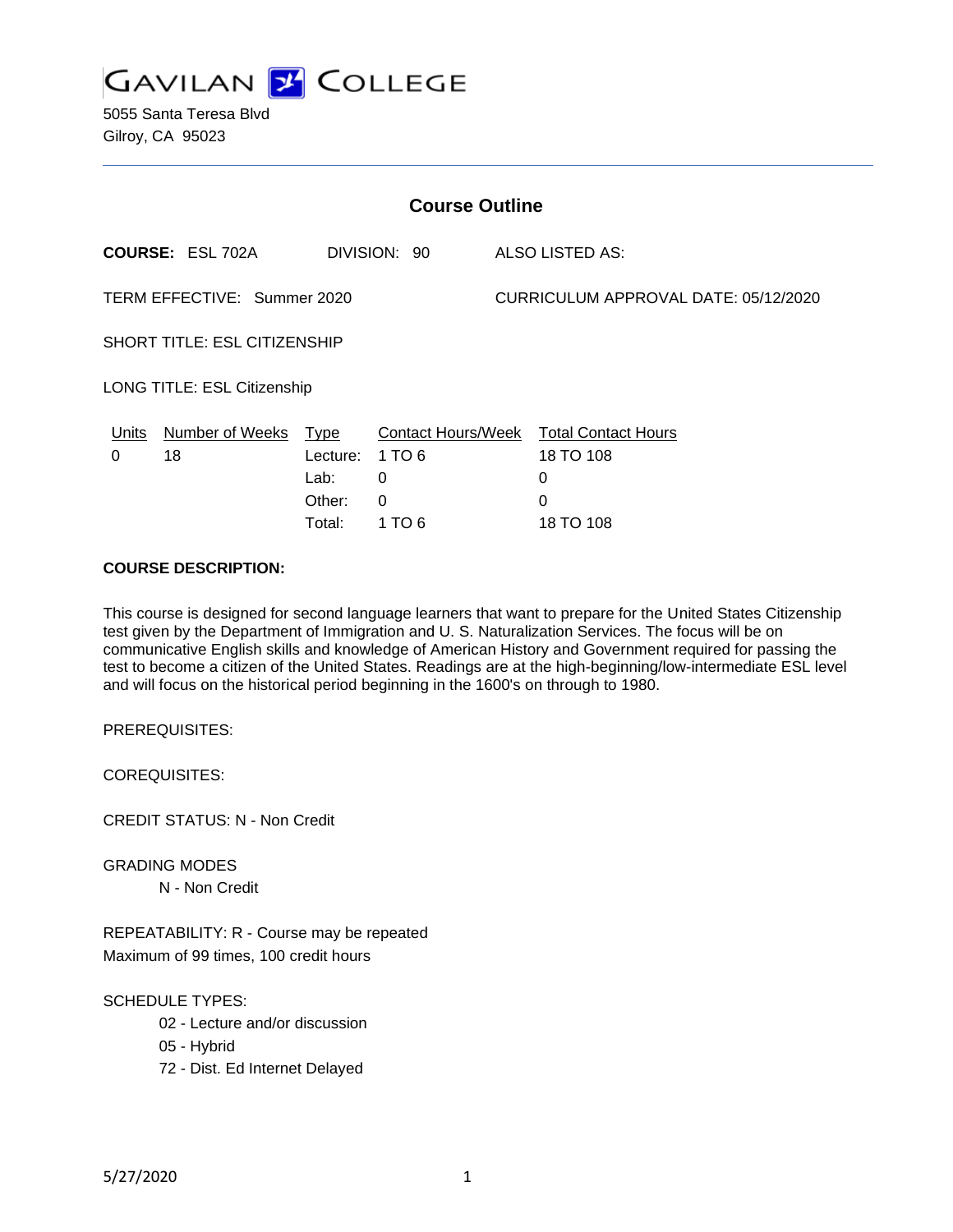# **STUDENT LEARNING OUTCOMES:**

1. The student will demonstrate his/her ability to complete the Application for Naturalization (Form N400) with accurate and correct information.

Measure: Completion of Application for Naturalization PLO<sup>.</sup>

ILO: 2,7,1

GE-LO:

Year assessed or anticipated year of assessment: 2018

2. The students will prepare for written and oral responses to the "100 Questions" on the United States Citizenship Exam and the INS Interview by completing practice tests and oral responses with appropriate answers.

Measure: Practice tests and oral responses

PLO:

ILO: 2,7,1

GE-LO:

Year assessed or anticipated year of assessment: 2018

# **CONTENT, STUDENT PERFORMANCE OBJECTIVES, OUT-OF-CLASS ASSIGNMENTS**

Curriculum Approval Date: 05/12/2020

3-18 Hours

Introduction and Overview to the course: The Naturalization Process and Steps to Citizenship Students will read about, discuss and write about the benefits to becoming a U. S. Citizen, including: The right to vote, the process for filing petitions for close relatives to come to the U. S., employment in federal jobs, and a U. S. Passport. In addition, the steps to becoming a Naturalized U. S. Citizen, permanency requirements, the Application for Naturalization-Form N-400, the U. S. History and Government Test and the INS Interview will be reviewed.

In Class Activities: 1) The students will read the specific content on the Naturalization Process. 2) The students will complete the T/F, completion and short answer worksheets 3) The students will respond orally to questions on the selected reading. 4) The students will practice asking and responding to potential questions taken from the "100 Questions" for the U. S. History Exam. 5) The students will listen to an English grammar lesson on "information questions" (What?, Why?, How?, When?, Where?, and Who?) found in the INS Interview in preparation for answering these types of questions. They will then practice using these questions in both verbal and written form. 6) Students will define and use the following vocabulary words taken from the readings: Deported, disabilities, eligible, fingerprints, INS interview, naturalization, naturalized, oath of allegiance, permanent resident, petition, swearing-in-ceremony, symbol, and truth. 7) The students will fill out the actual section of the N-400 Application Form (Part 1 & 2) which identifies the Ten Basic Citizenship Requirements. 8) The students will read about and discuss the significance of the Statue of Liberty.

Student Performance Objectives: Students will identify the benefits and steps of the naturalization process, the symbolism of the Statue of Liberty and answer questions, both orally and written, to basic questions from the selected reading.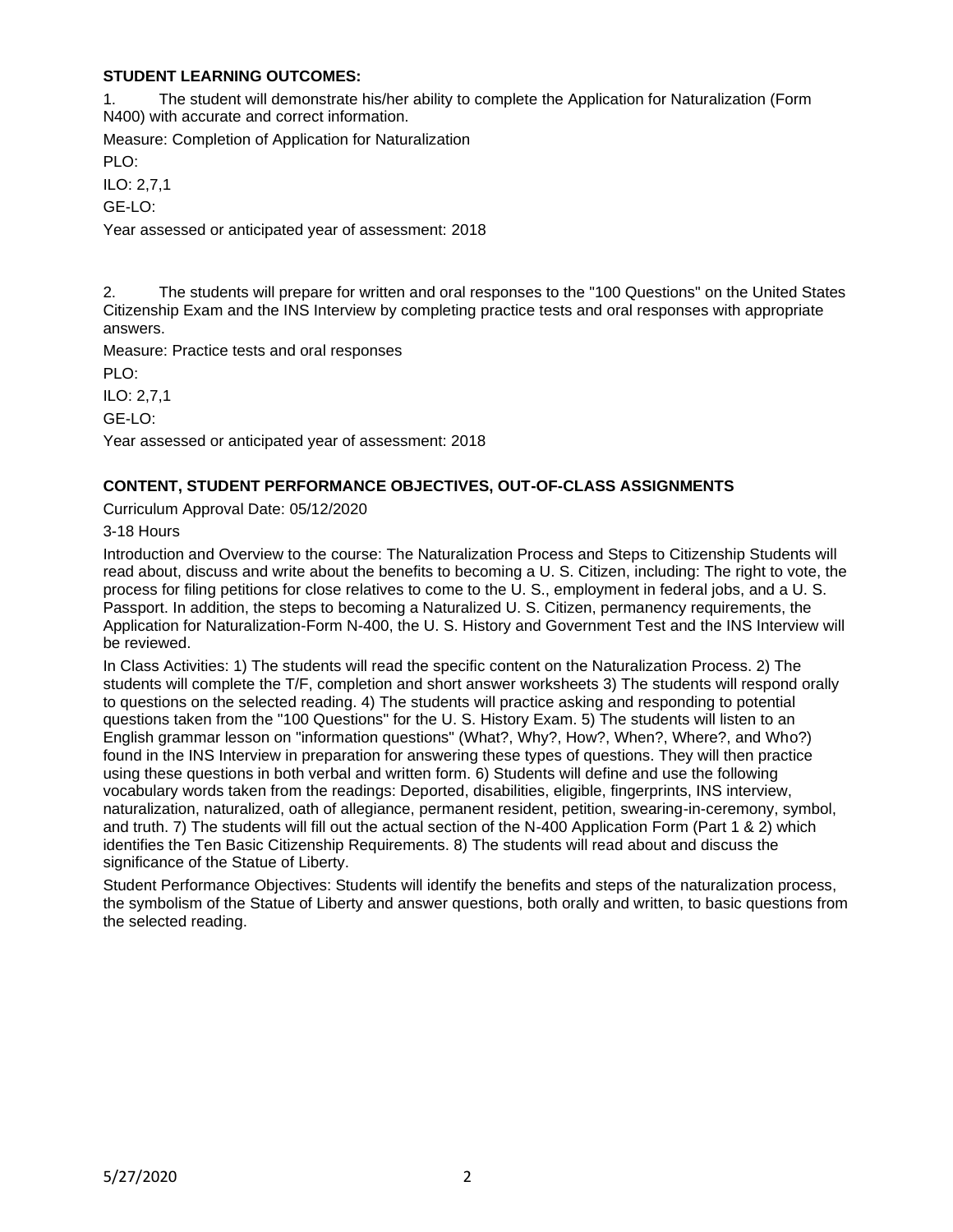# 3-18 Hours

The students will read about, discuss and write about the following history on the New World: The Discovery of the New World, the Pilgrims and Colonization of the New World.

In Class Activities: 1) The students will define and use the following vocabulary words taken from the readings: Colonists, colony, native, sailors, settle, silk, tobacco, trade. 2) The students will read the specific content on the New World. 3) The students will complete worksheets with T/F, completion and short answer questions based on the readings. 4) The students will practice asking and responding to questions taken from the potential "100 questions" for the History Exam. 5) The students will practice completing the introduction to the N-400 Application (Parts 3 & 4) which identifies "Information About You" and "Addresses and Telephone Numbers." 6) The students with a partner will orally practice the INS Interview Script. 7) The students will practice dictation on key historical concepts.

Student Performance Objectives: Students will practice using the verb "to be" in oral and written communication. Students will recall historical data on the discovery and colonization of the New World. 3-18 Hours

The students will read about, discuss and write about the following history of the New World: "A New Nation is Born" and "The Declaration of Independence"

In Class Activities: 1) The students will define and use the following vocabulary taken from the readings: battle, commander-in-chief, Congress, continental, goods, pursuit, obey, representation and tax. 2) The students will read the specific content on the Revolution & Independence Movements and important historical figures (Patrick Henry, Thomas Jefferson and George Washington. 3) The students will complete the T/F, completion and short answer worksheets based on the readings. 4) The students will practice asking and responding to potential questions taken from the "100 Questions" on the U. S. History Exam. 5) The students will fill out the N-400 Application (Parts 5 & 6) centering on "Information for Criminal Records Search" and "Information About Your Residence and Employment." 6) The students with a partner will orally practice the INS Interview Script. 7) The students will practice taking dictation on key historical concepts. 8) The students will read about and discuss the significance of the Star-Spangled Banner.

Students Performance Objectives: The students will practice how to respond to different types of questions and recognize the difference between a "yes/no or short answer question" given during the INS Interview. The students will identify and explain relevant historical data on the Revolution and Independence movements in the U. S.

# 3-18 Hours

The students will read about, discuss and write about the "Civil War and Westward Expansion" (from 1800- 1960). They will also be introduced to the following historical figures and events from this era: Abraham Lincoln's Presidency, Moving West, Emancipation Proclamation, and Northern/Southern Economies

In Class Activities: 1) The students will define and use the following vocabulary words taken from the readings: Agriculture, assassinated, bloody, border, captured, crowded, economy, expanded, federal, industry, plantation, prohibit, rapidly, separate, slave and treaty. 2) The students will read the specific content on the Civil War and Expansion. 3) The students will complete the written T/F, completion and short answer oral worksheets. 4) The students will practice asking and responding to questions taken from the potential "100 Questions" on the U. S. History Test. 5) The students will fill out the N-400 Application (Parts 7 and 8A and B) which identifies "Time Outside the U. S." and "Information About Your Marital History." 6) The students with a partner will orally practice the INS Interview Script. 7) The students will practice taking dictation on key historical concepts. 8) The students will read about and discuss the significance of the U. S. Flag.

Student Performance Objectives: Students will demonstrate correct use of the past tense in oral and written communication. Students will also identify and explain the key historical concepts of the Civil War and Westward Expansion in U. S. History. They will also describe the significance of the U. S. Flag.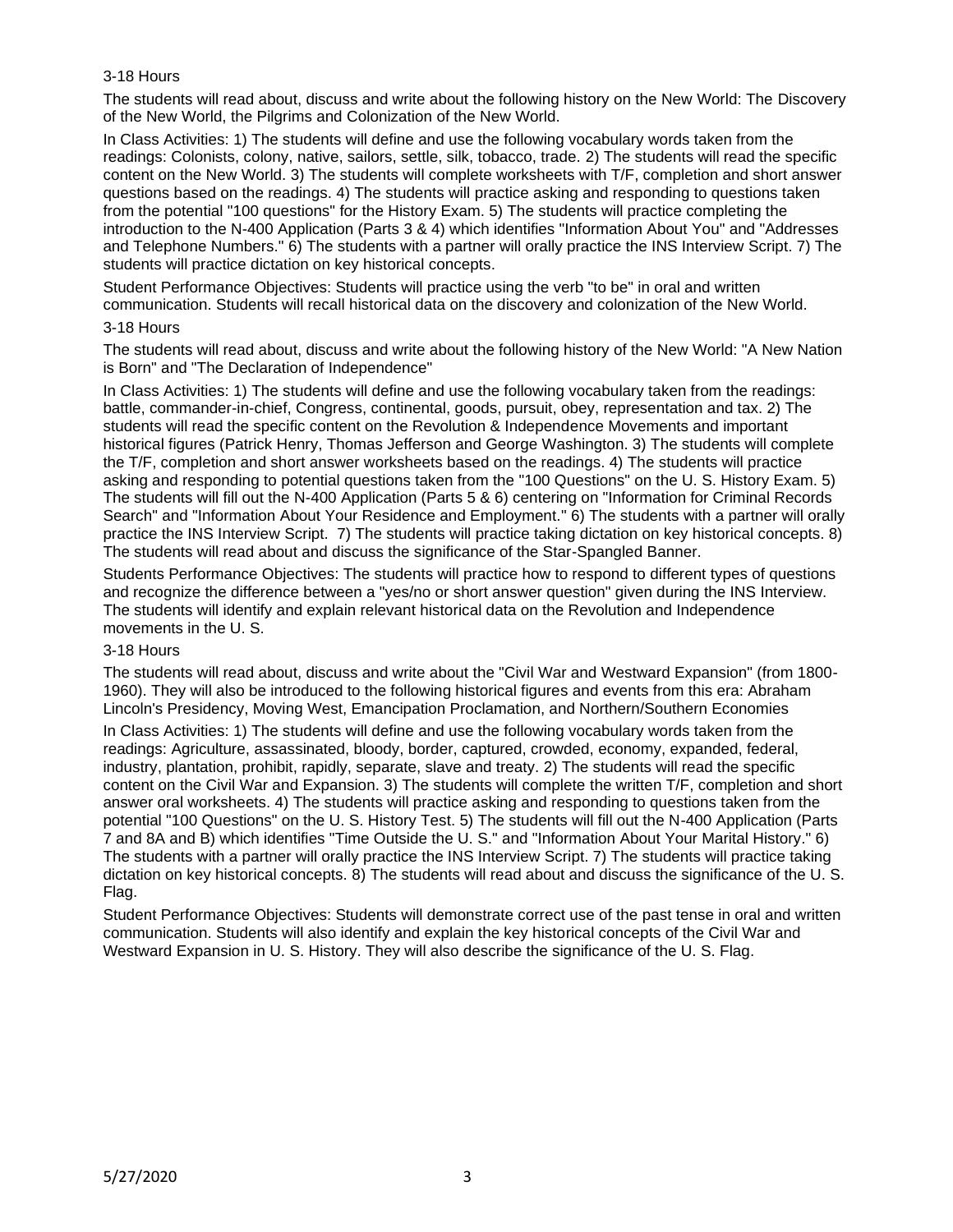# 3-18 Hours

The students will read about, discuss, and write about the historical periods involving the U. S. at War (1914-1978)

In Class Activities: 1) The students will define and use the following vocabulary words taken from the readings: Atomic bombs, combat, communist, defeated, democratic, international, public service, resolve, stock market, submarine, troops, warships and weapons. 2) The students will read the specific content on the U. S. involvement in "military actions" and World Wars. 3) The students will complete the worksheets with T/F, completion and short answer activities based on the readings. 4) The students will practice asking and responding to potential questions taken from the "100 Questions" on the U. S. History Exam. 5) The students will fill out the N-400 Application (Parts 8,Sections C, D, E, F, & G and 9) which identifies "Information About Your Marital History continued" and "Information About Your Children." 6) The students with a partner will practice the INS Interview Script. 7) The students will practice dictation on key historical concepts from the reading. 8) The students will read about and discuss the significance of the United Nations.

Student Performance Objectives: Students will demonstrate correct usage of "the past tense in oral and written communication. Students will also identify and explain the key historical concepts of the U. S. at war. Students will explain what the purpose of the United Nations is and its importance in world politics.

### 3-18 Hours

The students will read about, discuss, and write about the Constitution as the Supreme Law of the Land

In Class Activities: 1) The students will define and use the following vocabulary words taken from the readings: Amendments, branch, checks and balances, discrimination, introduction, philosophy, power, ratified, preamble and supreme. 2) The students will read the specific content on the background of the U. S. Constitution, The Bill of Rights and Martin Luther King, Jr. 3) The students will complete the written T/F, completion and short answer worksheets based on the readings. 4) The students will practice asking and responding to potential questions taken from the "100 Questions" on the U. S. History Test. 5) The students will complete the N-400 Application (Part 10A & B, Questions 1-7) which identifies "Additional Questions" on group membership in the Communist Party, Terrorist or other Totalitarian groups and gives explanations on answering these questions correctly and honestly. 6) The students with a partner will practice the INS Interview Script. 7) The students will practice dictation on key historical concepts from the reading. 8) The students will read about and discuss the significance of Martin Luther King, Jr. and the Civil Rights Movements.

Student Performance Objectives: Students will identify "tag questions" from the reading and practice orally responding to them. (You have three children living with you, don't you?) Students will identify key historical concepts and historical figures important to the creation of the U. S. Constitution.

# **METHODS OF INSTRUCTION:**

High-Beginning/Low Intermediate readings are preceded by questions and

visuals that set the stage for the topics. Each reading is followed by

questions and writing exercises that strengthen grammar and language skills.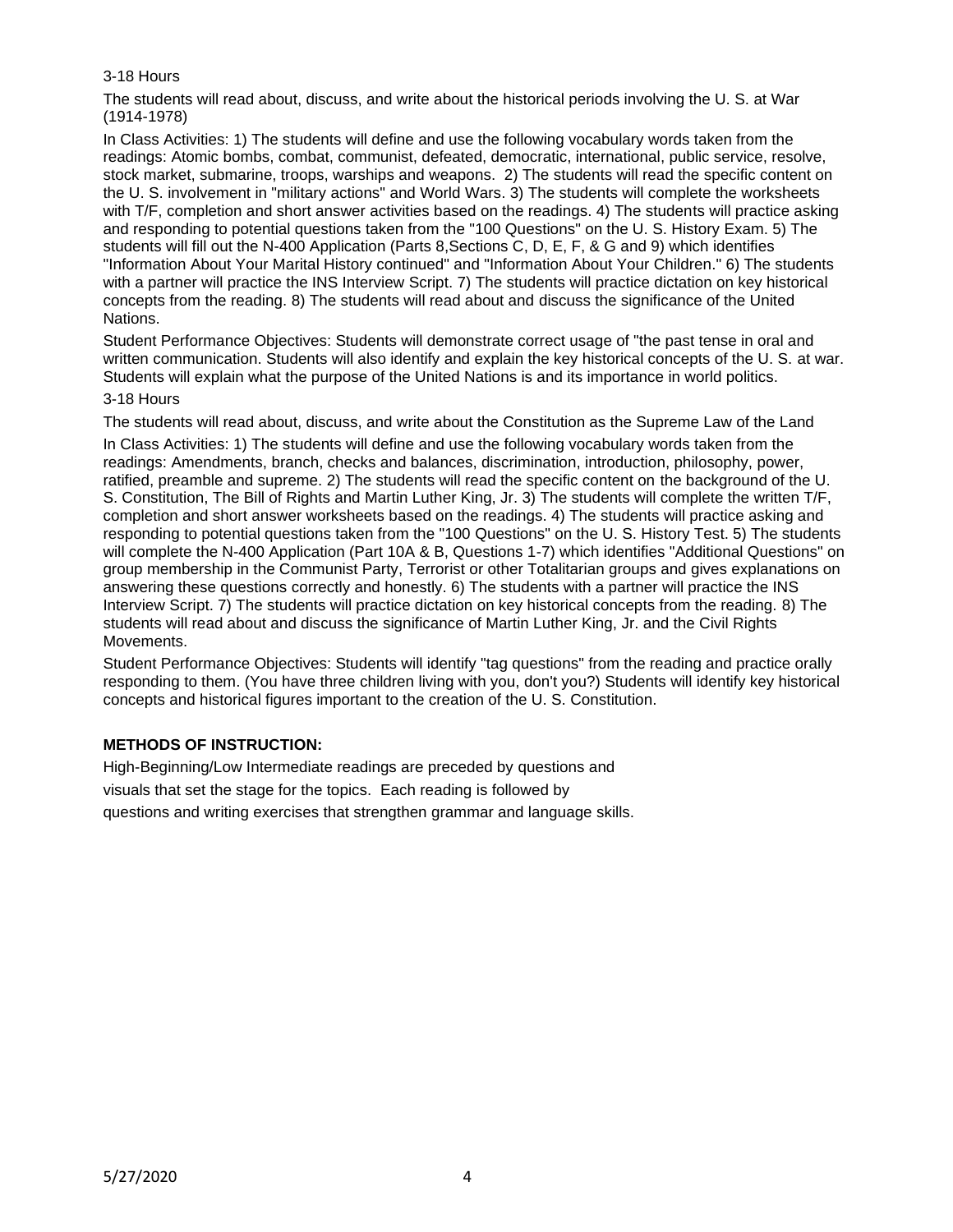# **METHODS OF EVALUATION:**

Category 1 - The types of writing assignments required: Percent range of total grade: 5 % to 10 % Other: Fill out N-400 application form If this is a degree applicable course, but substantial writing assignments are not appropriate, indicate reason: Category 2 - The problem-solving assignments required: Percent range of total grade: % to % Category 3 ? The types of skill demonstrations required: Percent range of total grade: % to % Category 4 - The types of objective examinations used in the course: Percent range of total grade: 90 % to 95 % Multiple Choice True/False Matching Item Completion Other: short answer

# **REPRESENTATIVE TEXTBOOKS:**

Recommended:

Magy, Ronna. U.S. Citizenship, Yes!, Heinle, 2009 (text is still current and being used in the field of teaching U.S. Citizenship).

Or other appropriate college level text.

ISBN: 1424095999 (if available)

Reading level of text, Grade: Beginning ESL Citizenship Verified by: Nicole Cisneros